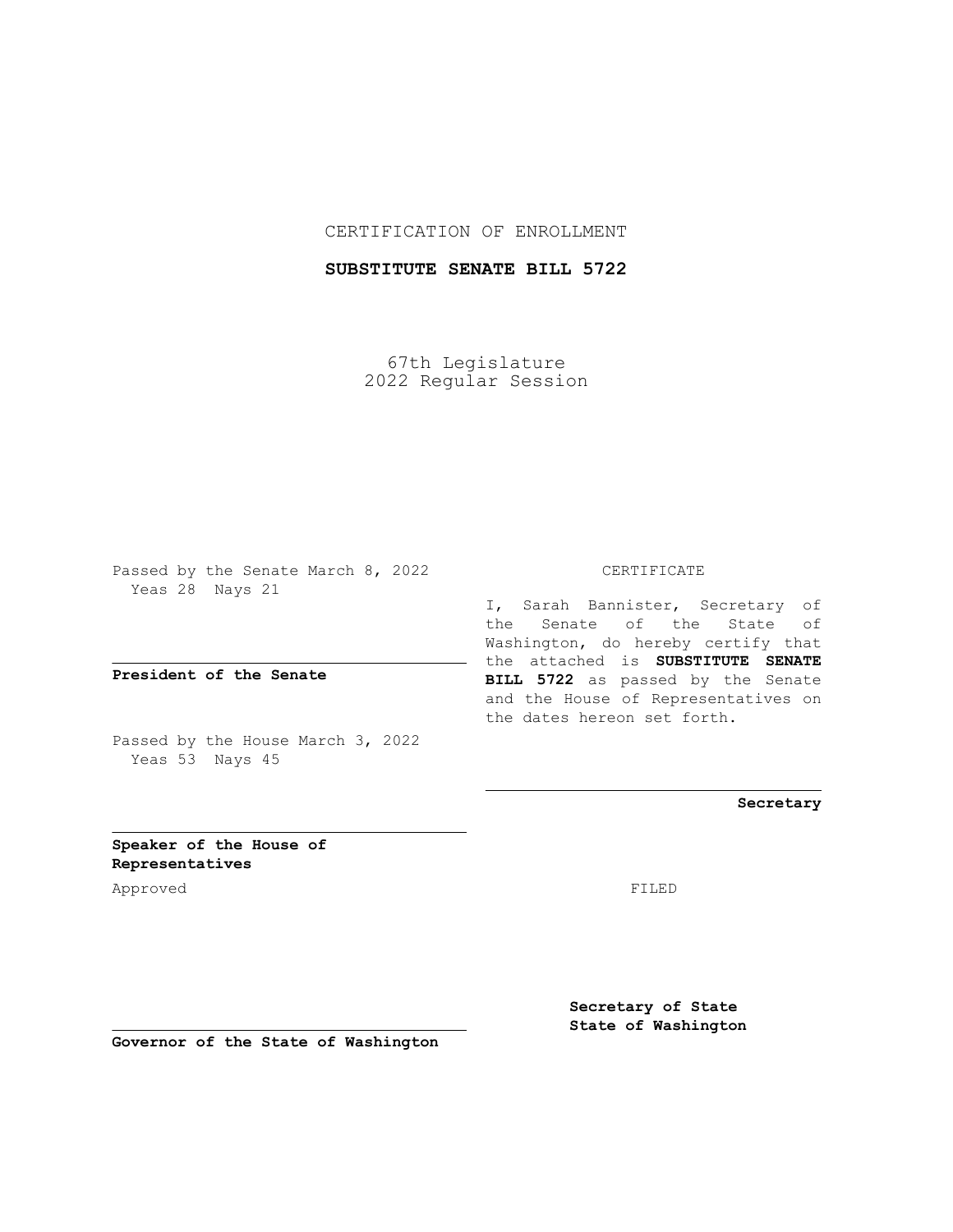## **SUBSTITUTE SENATE BILL 5722**

AS AMENDED BY THE HOUSE

Passed Legislature - 2022 Regular Session

## **State of Washington 67th Legislature 2022 Regular Session**

**By** Senate Environment, Energy & Technology (originally sponsored by Senators Nguyen, Liias, Lovelett, Nobles, Pedersen, Saldaña, and Stanford; by request of Office of the Governor)

READ FIRST TIME 02/03/22.

 AN ACT Relating to reducing greenhouse gas emissions in buildings; amending RCW 19.27A.200, 19.27A.220, 19.27A.230, and 19.27A.240; adding a new section to chapter 19.27A RCW; creating new 4 sections; and prescribing penalties.

BE IT ENACTED BY THE LEGISLATURE OF THE STATE OF WASHINGTON:

 NEW SECTION. **Sec. 1.** The legislature finds that in order to meet the statewide greenhouse gas emissions limits in RCW 70A.45.020, the state must require performance standards for existing buildings.

 In order to have a comprehensive understanding of the need and potential for updating the state's building stock, including the "split incentive issue" in which tenants are responsible for energy costs and building owners are responsible for choices about energy systems and building maintenance, more robust benchmarking and reporting for building performance, operations, and maintenance is needed. While the state has adopted comprehensive reporting requirements for larger buildings, it currently lacks similar requirements for smaller buildings. It is the intent of the legislature to extend existing building benchmarking, energy management, and operations and maintenance planning requirements to smaller commercial and multifamily residential buildings in order to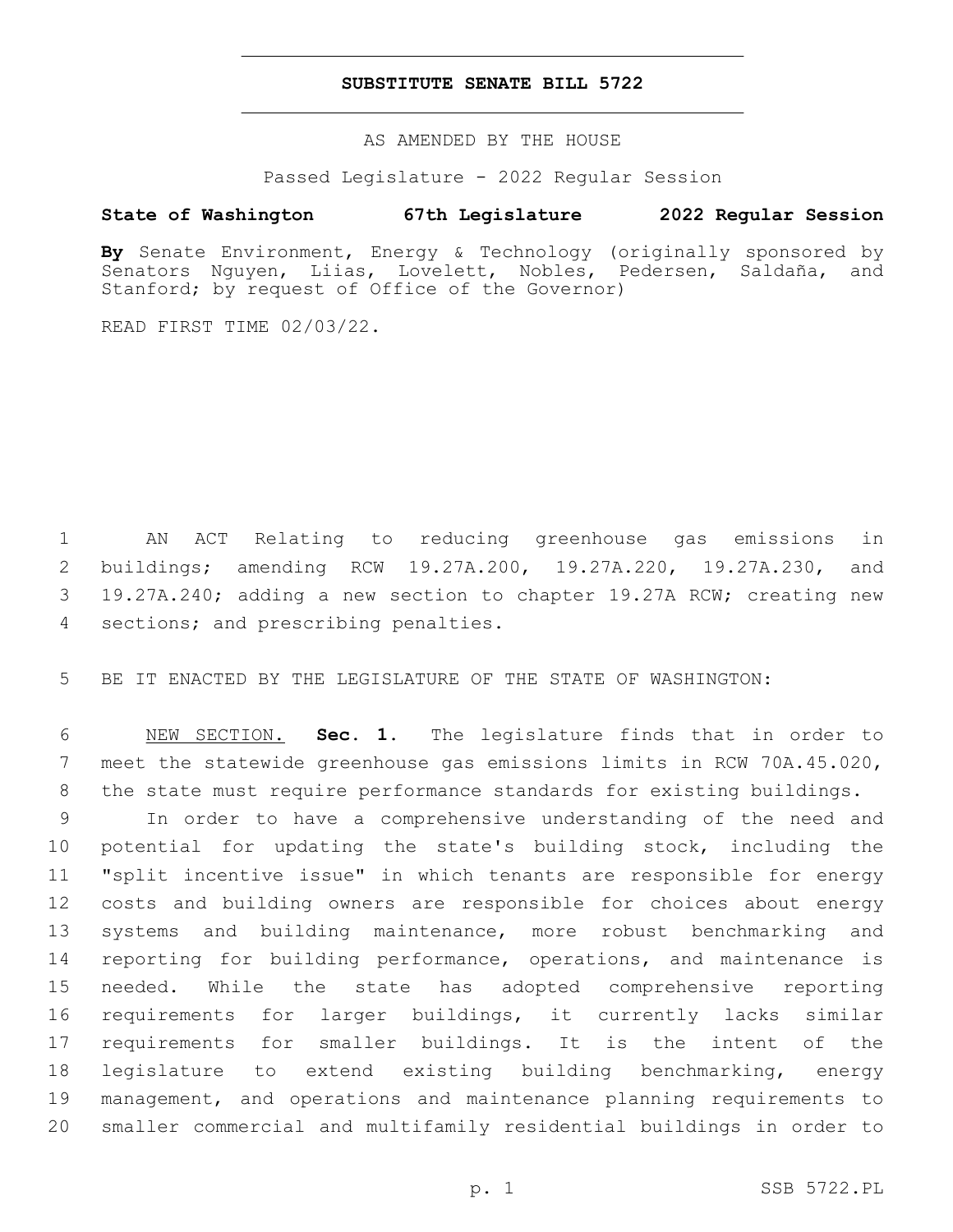assess the needs and opportunities for job creation and incentives 2 and environmental and public health improvements.

 The legislature further finds that in order to meet the statewide greenhouse gas emissions limits in the energy sectors of the economy, more resources must be directed toward achieving decarbonization of building heating and cooling loads, while continuing to relieve energy burdens that exist in overburdened communities. These 8 resources must include comprehensive customer support, outreach, and technical assistance. These efforts must include notifying building owners of requirements through communications campaigns, providing resources to aid in compliance, and delivering training to equip 12 building owners, and the industry, to be successful.

 **Sec. 2.** RCW 19.27A.200 and 2019 c 285 s 2 are each amended to read as follows:14

 The definitions in this section apply throughout RCW 19.27A.210, 19.27A.220, 19.27A.230, ((and)) 19.27A.240, and sections 3 and 4 of 17 this act unless the context clearly requires otherwise.

 (1) "Agricultural structure" means a structure designed and constructed to house farm implements, hay, grain, poultry, livestock, or other horticultural products, and that is not a place used by the public or a place of human habitation or employment where agricultural products are processed, treated, or packaged.

23 (2) "Baseline energy use intensity" means a building's ((weather 24 normalized)) energy use intensity ((measured the previous year to 25 making an application for an incentive under RCW 19.27A.220)) that is representative of energy use in a normal weather year.

27 (3)(a) "Building owner" means an individual or entity possessing 28 title to a building.

29 (b) In the event of a land lease, "building owner" means the entity possessing title to the building on leased land.

 (4) "Building tenant" means a person or entity occupying or holding possession of a building or premises pursuant to a rental 33 agreement.

 (5) "Conditional compliance" means a temporary compliance method used by covered building owners that demonstrate the owner has implemented energy use reduction strategies required by the standard, but has not demonstrated full compliance with the energy use 38 intensity target.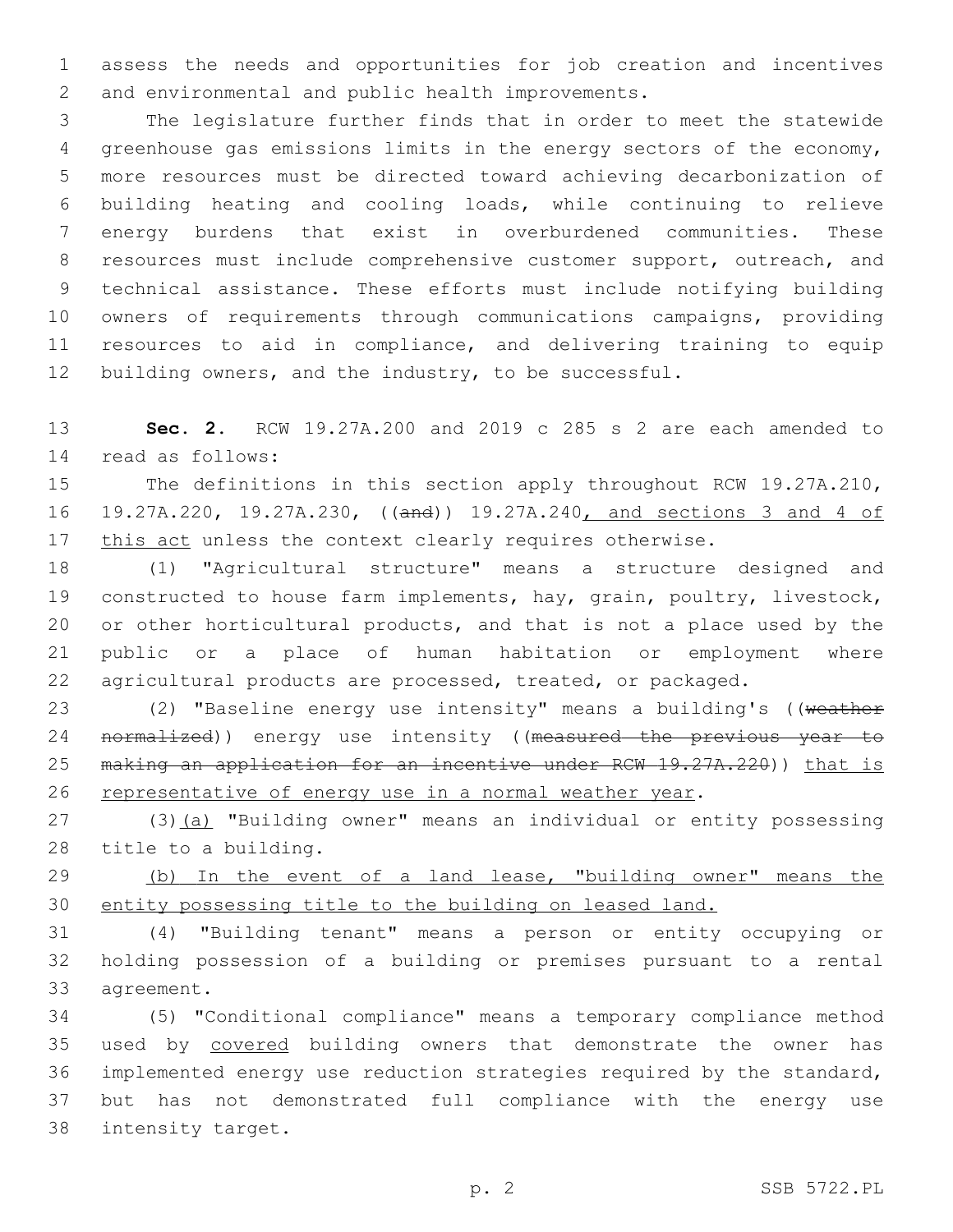(6) "Consumer-owned utility" has the same meaning as defined in 2 RCW 19.27A.140.

 (7) "Covered ((commercial)) building" ((means a building where 4 the sum of nonresidential, hotel, motel, and dormitory floor areas exceeds fifty thousand gross square feet, excluding the parking garage area)) includes a tier 1 covered building and a tier 2 covered 7 building.

(8) "Department" means the department of commerce.

 (9) "Director" means the director of the department of commerce 10 or the director's designee.

 (10) "Electric utility" means a consumer-owned electric utility 12 or an investor-owned electric utility.

 (11) "Eligible building owner" means: (a) The owner of a covered ((commercial)) building required to comply with the standard 15 established in RCW 19.27A.210; or (b) ((the owner of a multifamily residential building where the floor area exceeds fifty thousand gross square feet, excluding the parking garage area)) all eligible 18 tier 2 covered building owners.

 (12) "Energy" includes: Electricity, including electricity delivered through the electric grid and electricity generated at the 21 building premises using solar or wind energy resources; natural gas $_L$  including natural gas derived from renewable sources, synthetic 23 sources, and fossil fuel sources; district steam; district hot water; 24 district chilled water; propane; fuel oil; wood; coal; or other fuels 25 used to meet the energy loads of a building.

 (13) "Energy use intensity" means a measurement that normalizes a building's site energy use relative to its size. A building's energy use intensity is calculated by dividing the total net energy consumed in one year by the gross floor area of the building, excluding the parking garage. "Energy use intensity" is reported as a value of thousand British thermal units per square foot per year.

 (14) "Energy use intensity target" means the target for net 33 energy use intensity of a covered ((commercial)) building ((that has been established for the purposes of complying with the standard 35 established under RCW 19.27A.210)).

 (15) "Gas company" includes every corporation, company, association, joint stock association, partnership, and person, their lessees, trustees, or receiver appointed by any court whatsoever, and every city or town owning, controlling, operating, or managing any 40 gas plant within this state.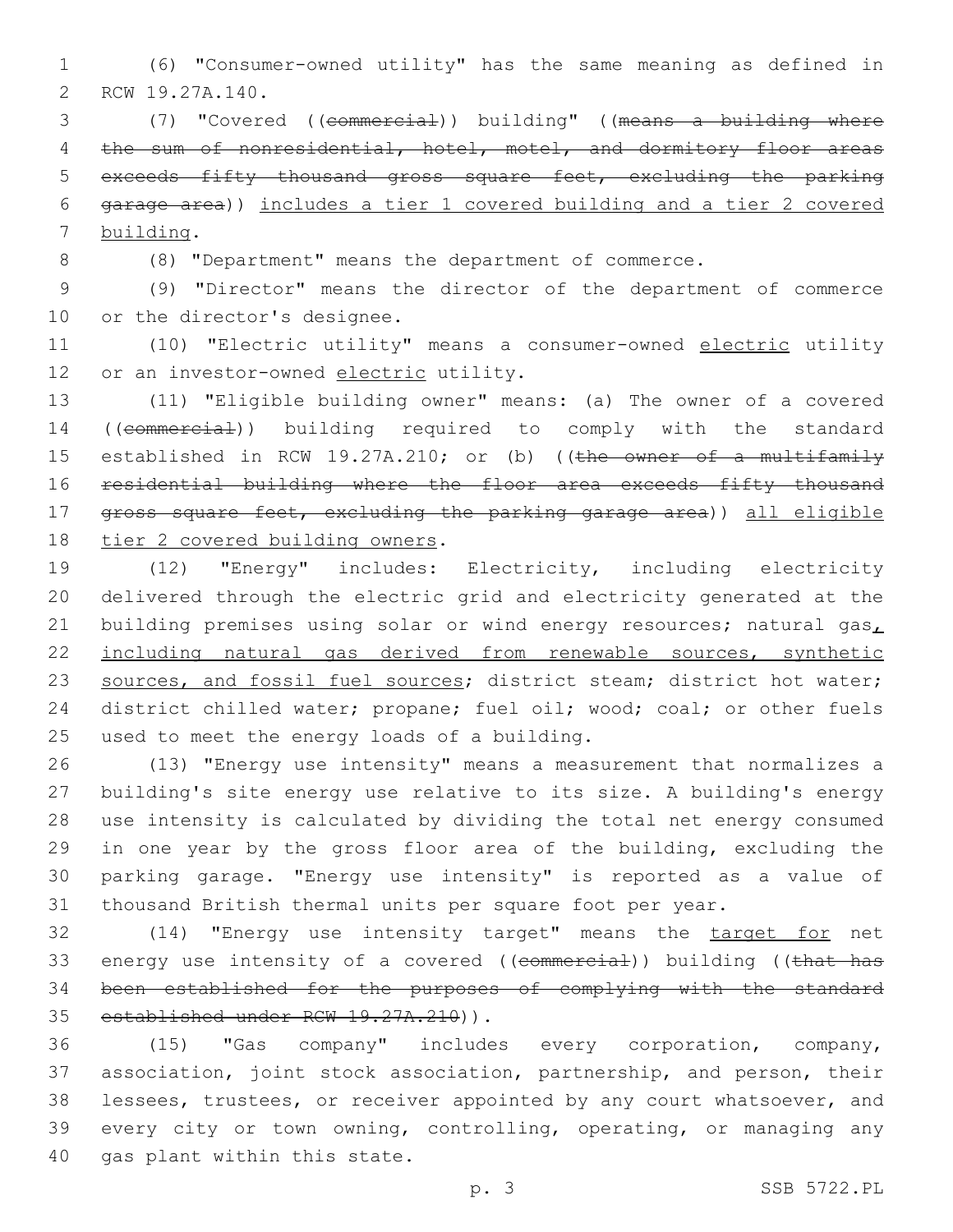1 (16) "Greenhouse gas" includes carbon dioxide, methane, nitrous 2 oxide, hydrofluorocarbons, perfluorocarbons, and sulfur hexafluoride.

 (17)(a) "Gross floor area" means the total number of square feet measured between the exterior surfaces of the enclosing fixed walls of a building, including all supporting functions such as offices, lobbies, restrooms, equipment storage areas, mechanical rooms, break 7 rooms, and elevator shafts.

8 (b) "Gross floor area" does not include outside bays or docks.

9 (18) "Investor-owned utility" means a ((company owned by 10 investors, that meets one of the definitions of RCW 80.04.010, and 11 that is engaged in distributing electricity)) corporation owned by 12 investors that meets the definition of "corporation" as defined in 13 RCW 80.04.010 and is engaged in distributing either electricity or 14 natural gas, or both, to more than one retail electric customer in 15 the state.

16 (19) "Multifamily residential building" means a covered 17 multifamily building containing sleeping units or more than ((two)) 18 five dwelling units where occupants are primarily permanent in 19 nature.

 (20) "Net energy use" means the sum of metered and bulk fuel energy entering the building, minus the sum of metered energy leaving 22 the building or campus. Renewable energy produced on a campus that is not attached to a covered building may be included.

24 (21) "Qualifying utility" means a consumer-owned or investor-25 owned gas or electric utility that serves more than ((twenty-five 26 thousand)) 25,000 customers in the state of Washington.

 (22) "Savings-to-investment ratio" means the ratio of the total present value savings to the total present value costs of a bundle of an energy or water conservation measure estimated over the projected useful life of each measure. The numerator of the ratio is the present value of net savings in energy or water and nonfuel or nonwater operation and maintenance costs attributable to the proposed energy or water conservation measure. The denominator of the ratio is the present value of the net increase in investment and replacement costs less salvage value attributable to the proposed energy or water 36 conservation measure.

37 (23) "Standard" means the state energy performance standard for 38 covered ((commercial)) buildings established under RCW 19.27A.210.

39 (24) "Thermal energy company" has the same meaning as defined in 40 RCW 80.04.550.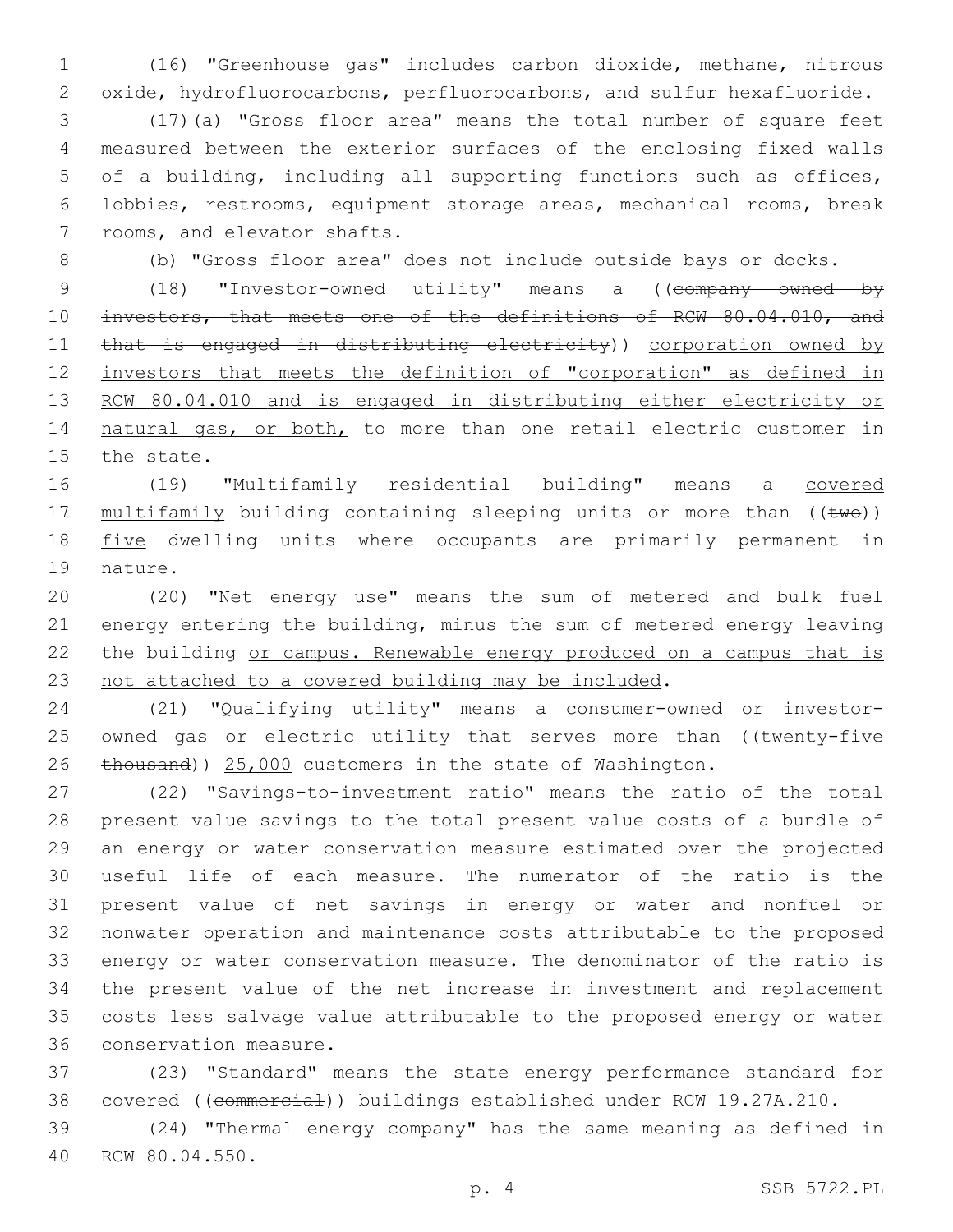(25) "Weather normalized" means a method for modifying the measured building energy use in a specific weather year to energy use 3 under normal weather conditions.

 (26) "Tier 1 covered building" means a building where the sum of nonresidential, hotel, motel, and dormitory floor areas exceed 50,000 gross square feet, excluding the parking garage area.

 (27) "Tier 2 covered building" means a building where the sum of 8 multifamily residential, nonresidential, hotel, motel, and dormitory 9 floor areas exceeds 20,000 gross square feet, but does not exceed 10 50,000 gross square feet, excluding the parking garage area. Tier 2 covered buildings also include multifamily residential buildings 12 where floor areas are equal to or exceed 50,000 gross square feet, 13 excluding the parking garage area.

 NEW SECTION. **Sec. 3.** A new section is added to chapter 19.27A 15 RCW to read as follows:

 (1)(a) By December 1, 2023, the department must adopt by rule a state energy management and benchmarking requirement for tier 2 covered buildings. The department shall include a small business economic impact statement pursuant to chapter 19.85 RCW as part of 20 the rule making.

 (b) In establishing the requirements under (a) of this subsection, the department must adopt requirements for building owner implementation consistent with the standard established pursuant to RCW 19.27A.210(1) and limited to energy management planning, operations and maintenance planning, and energy use analysis through benchmarking and associated reporting and administrative procedures. Administrative procedures must include exemptions for financial hardship and an appeals process for administrative determinations, 29 including penalties imposed by the department.

 (c) The department must provide a customer support program to building owners including, but not limited to, outreach and informational materials that connect tier 2 covered building owners to utility resources, periodic training, phone and email support, and other technical assistance. The customer support program must include enhanced technical support, such as benchmarking assistance and assistance in developing energy management and operations and maintenance plans, for tier 2 covered buildings whose owners typically do not employ dedicated building managers including, but not limited to, multifamily housing, child care facilities, and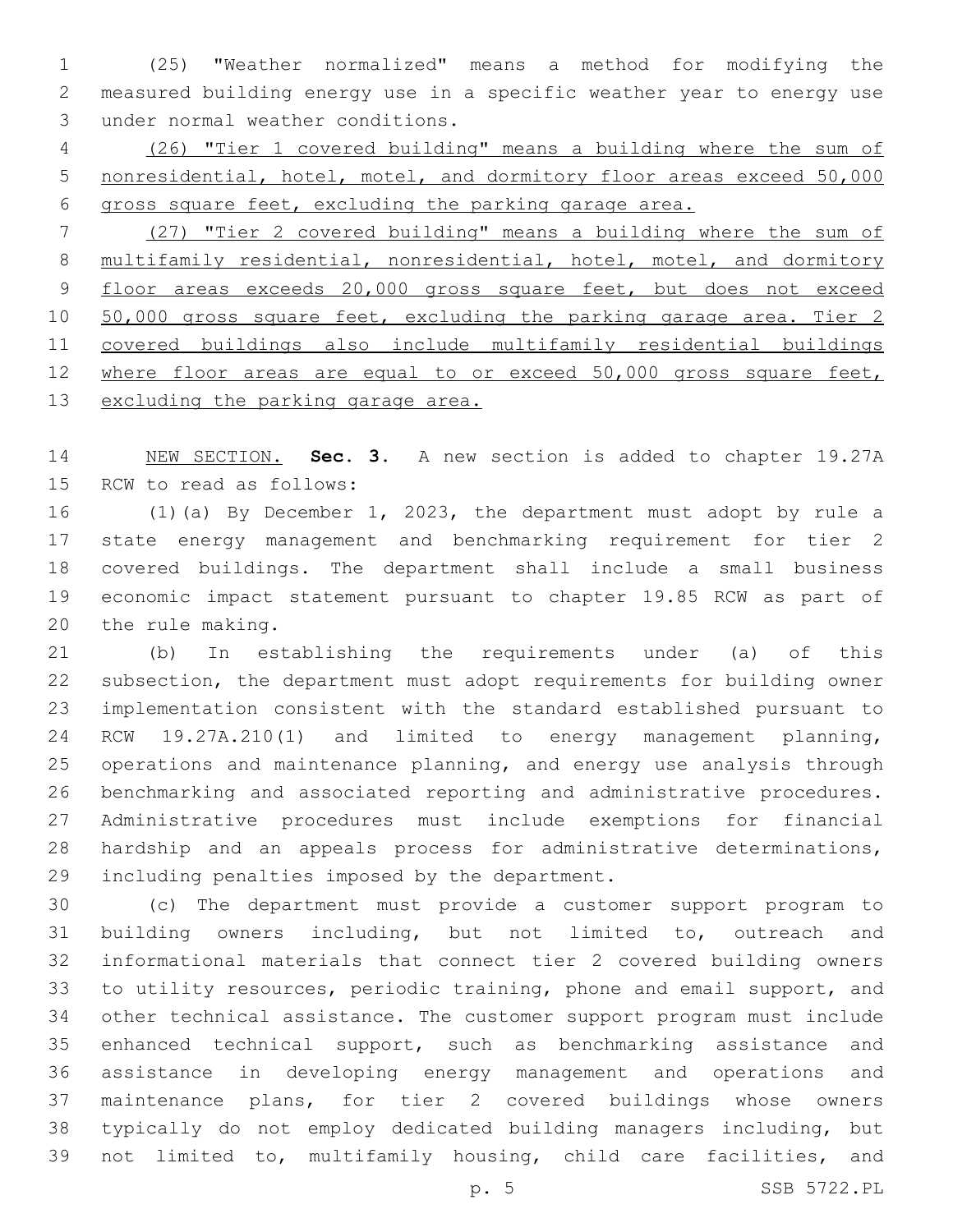houses of worship. The department shall prioritize underresourced buildings with a high energy use per square foot, buildings in rural communities, buildings whose tenants are primarily small businesses, and buildings located in high-risk communities according to the department of health's environmental health disparities map.

 (d)(i) The department may adopt rules related to the imposition of an administrative penalty not to exceed 30 cents per square foot upon a tier 2 covered building owner for failing to submit documentation demonstrating compliance with the requirements of this 10 subsection.

 (ii) Administrative penalties collected under this section must be deposited into the low-income weatherization and structural rehabilitation assistance account created in RCW 70A.35.030 and reinvested into the program, where feasible, to support compliance 15 with the standard.

 (2) By July 1, 2025, the department must provide the owners of tier 2 covered buildings with notification of the requirements the department has adopted pursuant to this section that apply to tier 2 19 covered buildings.

 (3) The owner of a tier 2 covered building must report the building owner's compliance with the requirements adopted by the department to the department in accordance with the schedule established under subsection (4) of this section and every five years thereafter. For each reporting date, the building owner must submit documentation to demonstrate that the building owner has developed and implemented the procedures adopted by the department by rule, limited to energy management planning, operations and maintenance planning, and energy use analysis through benchmarking.

 (4) By July 1, 2027, tier 2 covered building owners must submit reports to the department as required by the rules adopted in 31 subsection (1) of this section.

 (5)(a) By July 1, 2029, the department must evaluate benchmarking data to determine energy use and greenhouse gas emissions averages by 34 tier 2 covered building type.

 (b) The department must submit a report to the legislature and the governor by October 1, 2029, with recommendations for cost- effective building performance standards for tier 2 covered buildings. The report must contain information on estimated costs to building owners to implement the performance standards and 40 anticipated implementation challenges.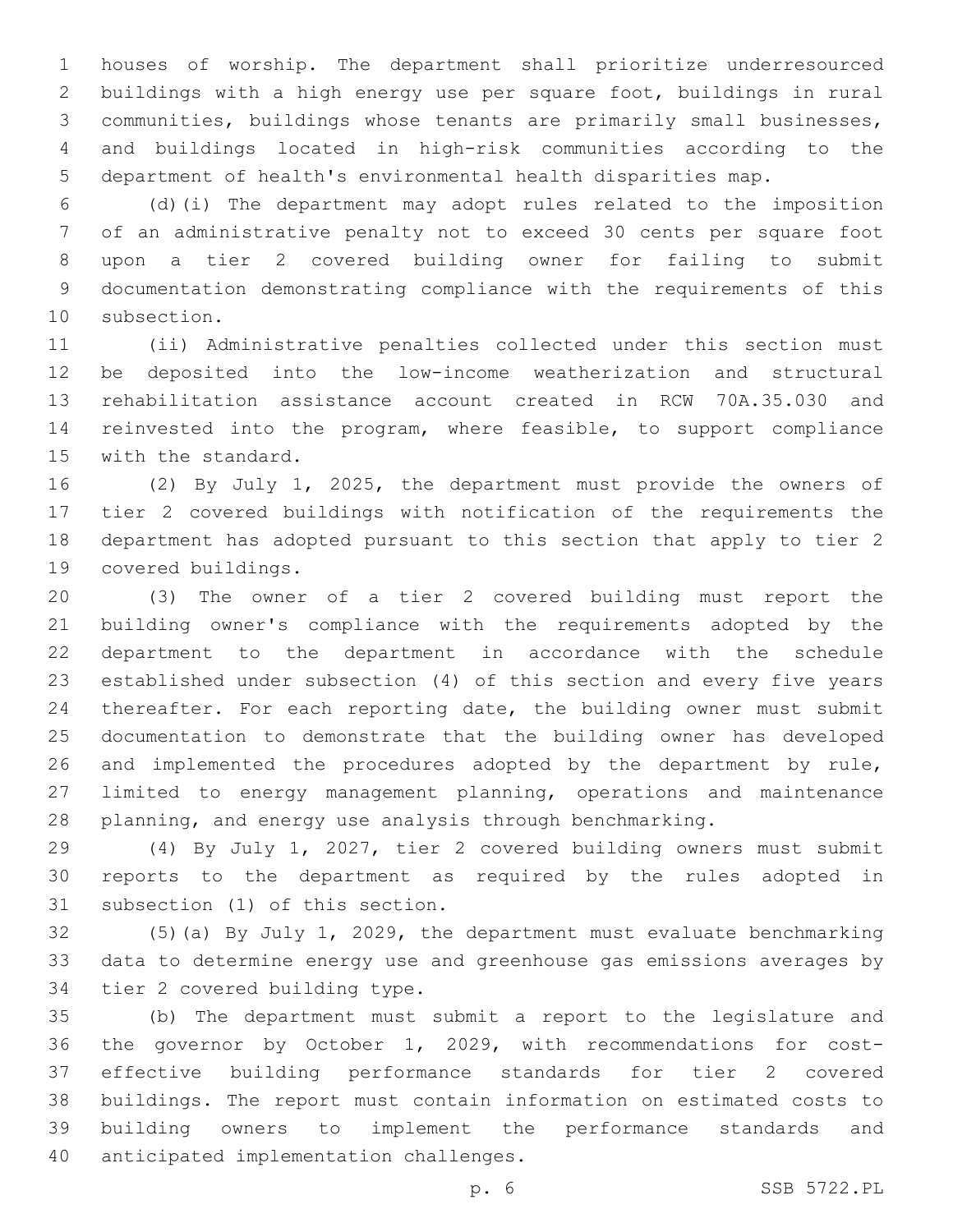(c)(i) By December 31, 2030, the department must adopt rules for performance standards for tier 2 covered buildings.

 (ii) In adopting these performance standards, the department must consider the age of the building in setting energy use intensity 5 targets.

 (iii) The department may adopt performance standards for multifamily residential buildings on a longer timeline schedule than 8 for other tier 2 covered buildings.

 (iv) The rules may not take effect before the end of the 2031 10 regular legislative session.

 (v) The department must include a small business economic impact statement pursuant to chapter 19.85 RCW as part of the rule making.

 **Sec. 4.** RCW 19.27A.220 and 2021 c 315 s 18 are each amended to 14 read as follows:

 (1) The department must establish a state energy performance standard early adoption incentive program consistent with the 17 requirements of this section. This early adoption incentive program may include incentive payments for early adoption of tier 2 covered building owner requirements as described in subsection (6) of this section.

 (2) The department must adopt application and reporting requirements for the incentive program. Building energy reporting for the incentive program must be consistent with the energy reporting 24 requirements established under RCW 19.27A.210.

 (3) Upon receiving documentation demonstrating that a building owner qualifies for an incentive under this section, the department must authorize each applicable entity administering incentive payments, as provided in RCW 19.27A.240, to make an incentive payment to the building owner. When a building is served by more than one entity offering incentives or more than one type of fuel, incentive payments must be proportional to the energy use intensity reduction 32 of each specific fuel provided by each entity for tier 1 buildings. The department may authorize any participating utility, regardless of fuel specific savings, serving a tier 2 building to administer the 35 incentive payment.

 (4) ((An eligible)) A covered building owner may receive an 37 incentive payment in the amounts specified in subsection  $((+6+))$ (8)(a) of this section only if the following requirements are met: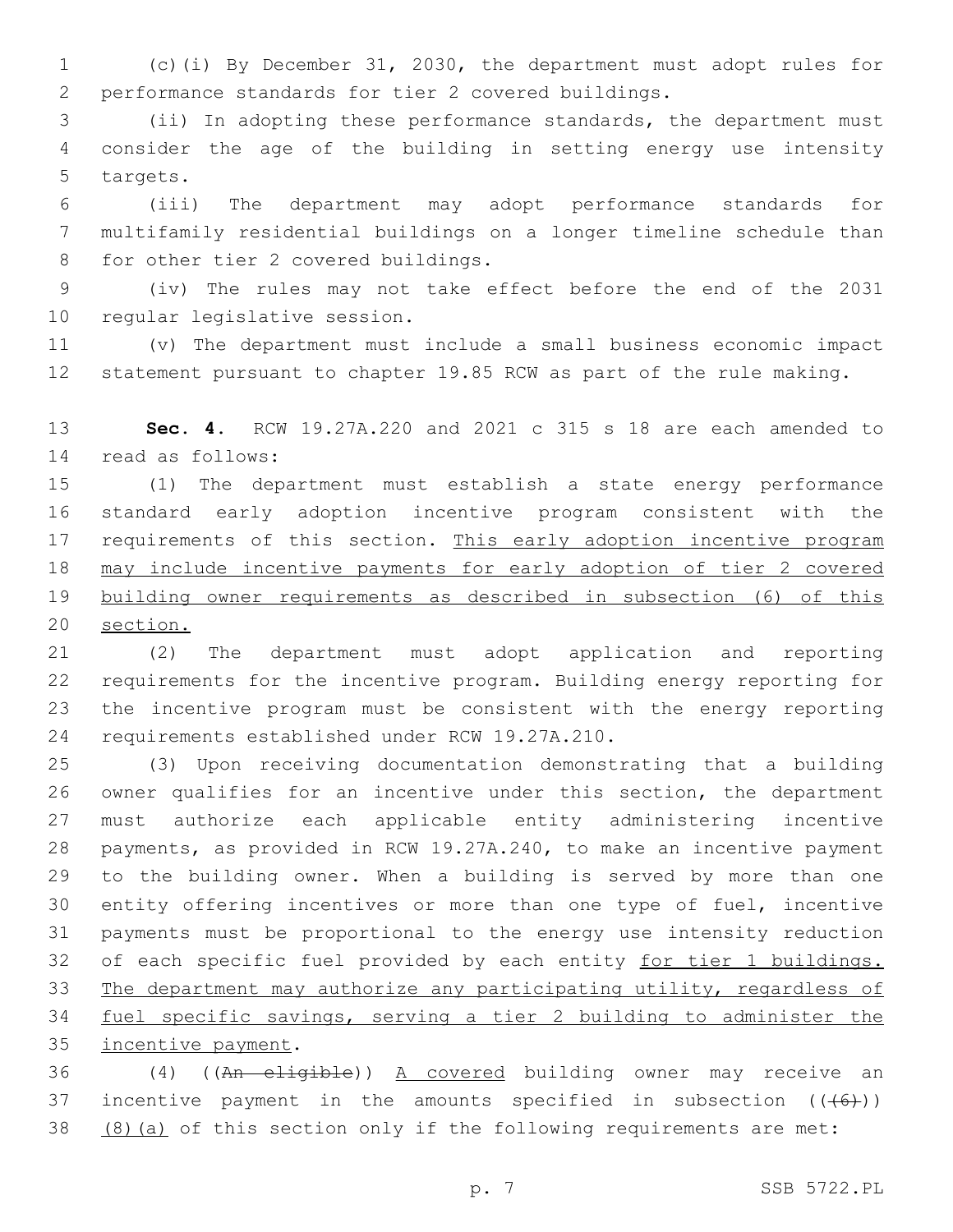(a) The building is either: (i) A covered commercial building subject to the requirements of the standard established under RCW 19.27A.210; or (ii) a multifamily residential building where the 4 floor area exceeds ((<del>fifty thousand</del>)) 50,000 gross square feet, 5 excluding the parking garage area;

 (b) The building's baseline energy use intensity exceeds its 7 applicable energy use intensity target by at least ( $(f<sup>if</sup>Heen)$ ) 15 8 energy use intensity units;

 (c) At least one electric utility, gas company, or thermal energy company providing or delivering energy to the covered commercial building or multifamily residential building is participating in the incentive program by administering incentive payments as provided in 13 RCW 19.27A.240; and

 (d) The building owner complies with any other requirements 15 established by the department.

16 (5)(((a) An eligible)) A covered building owner who meets the requirements of subsection (4) of this section may submit an application to the department for an incentive payment in a form and manner prescribed by the department. The application must be submitted in accordance with the following schedule:

21  $((+i+))$  (a) For a building with more than ((two hundred twenty thousand)) 220,000 gross square feet, beginning July 1, 2021, through 23 June 1, 2025;

 (( $(i+i)$ )) (b) For a building with more than ((ninety thousand)) 25 90,000 gross square feet but less than ((two hundred twenty thousand and one)) 220,001 gross square feet, beginning July 1, 2021, through 27 June 1, 2026; and

28  $((\overrightarrow{\text{init}}))$  (c) For a building with more than (( $\overrightarrow{\text{firsty}+$  thousand)) 29 50,000 gross square feet but less than ((ninety thousand and one)) 90,001 gross square feet, beginning July 1, 2021, through June 1, 31 2027.

 (( $\left(\frac{1}{2}+\right)$ ) (6)(a) A tier 2 covered building owner may receive an incentive payment in the amounts specified in subsection (8)(b) of this section only if all required benchmarking, energy management, and operations and maintenance planning documentation as required under section 3 of this act has been submitted to the department and an incentive application has been completed.

 (b) An eligible tier 2 covered building owner may submit an application beginning July 1, 2025, through June 1, 2030.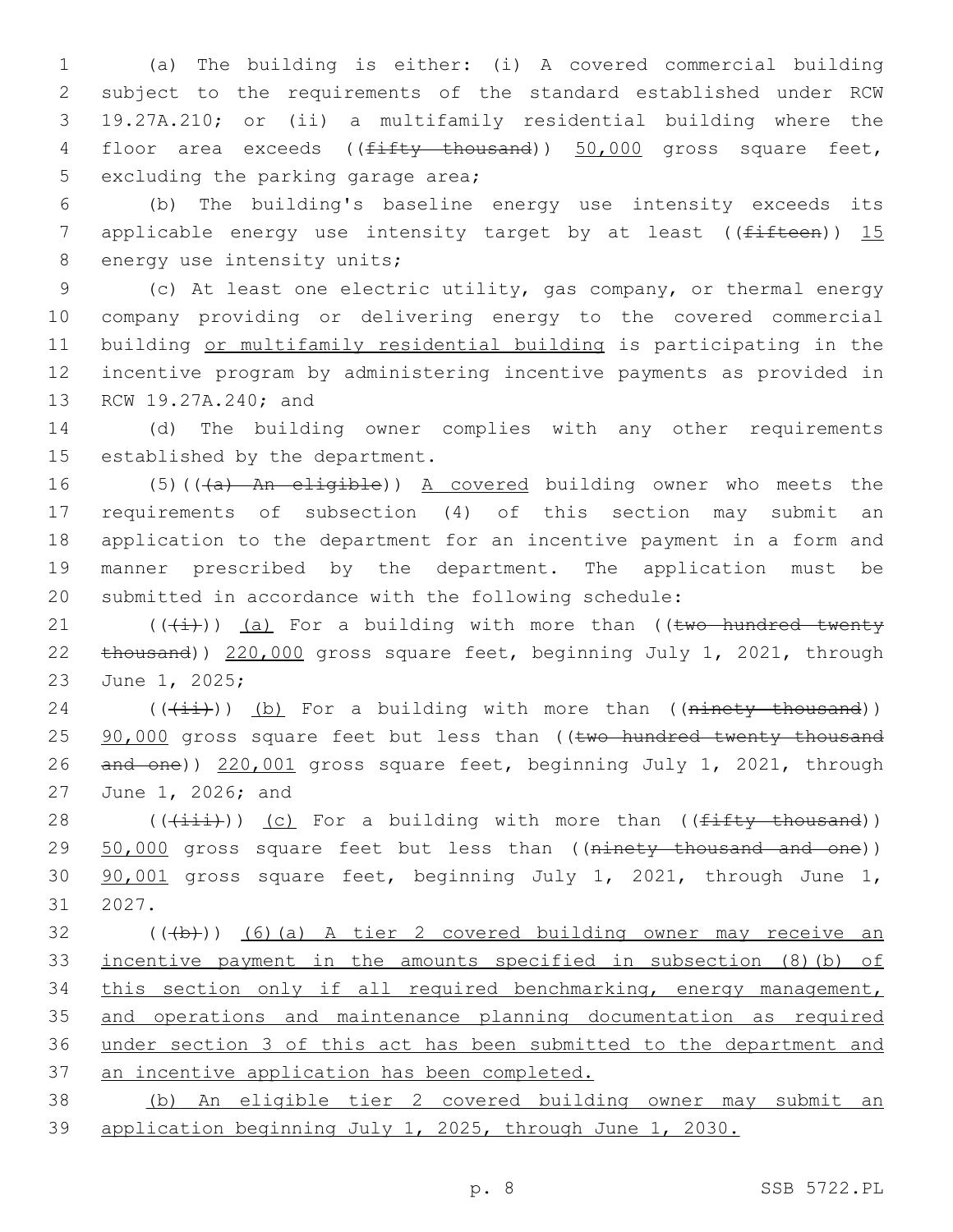(7) The department must review each application and determine whether the applicant is eligible for the incentive program and if funds are available for the incentive payment within the limitation established in RCW 19.27A.230. If the department certifies an application, it must provide verification to the building owner and each entity participating as provided in RCW 19.27A.240 and providing 7 service to the building owner.

 (((6) An eligible building owner)) (8)(a) An eligible owner of a tier 1 covered building or an eligible owner of a multifamily 10 residential building greater than 50,000 gross square feet, excluding 11 the parking area, that demonstrates early compliance with the applicable energy use intensity target under the standard established under RCW 19.27A.210 may receive a base incentive payment of ((eighty-five)) 85 cents per gross square foot of floor area, excluding parking, unconditioned, or semiconditioned spaces.

 $((+7+))$  (b) A tier 2 eligible building owner that demonstrates 17 compliance with the applicable benchmarking, energy management, and operations and maintenance planning requirements may receive a base 19 incentive payment of 30 cents per gross square foot of floor area, excluding parking, unconditioned, or semiconditioned spaces. The department may implement a tiered incentive structure for upgrading multifamily buildings to provide an enhanced incentive payment to multifamily building owners willing to commit to antidisplacement provisions.

25 (9) The incentives provided in subsection  $((+6+))$  (8) of this section are subject to the limitations and requirements of this section, including any rules or procedures implementing this section.

28 (((48))) (10) The department must establish requirements for the verification of energy consumption by the building owner and each participating electric utility, gas company, and thermal energy 31 company.

 $(1)$  ( $(4)$ )) (11) The department must provide an administrative process for an eligible building owner to appeal a determination of 34 an incentive eligibility or amount.

 $(1)$   $(12)$  By September 30, 2025, and every two years thereafter, the department must report to the appropriate committees of the legislature on the results of the incentive program under this section and may provide recommendations to improve the effectiveness of the program. The 2025 report to the legislature must include recommendations for aligning the incentive program established under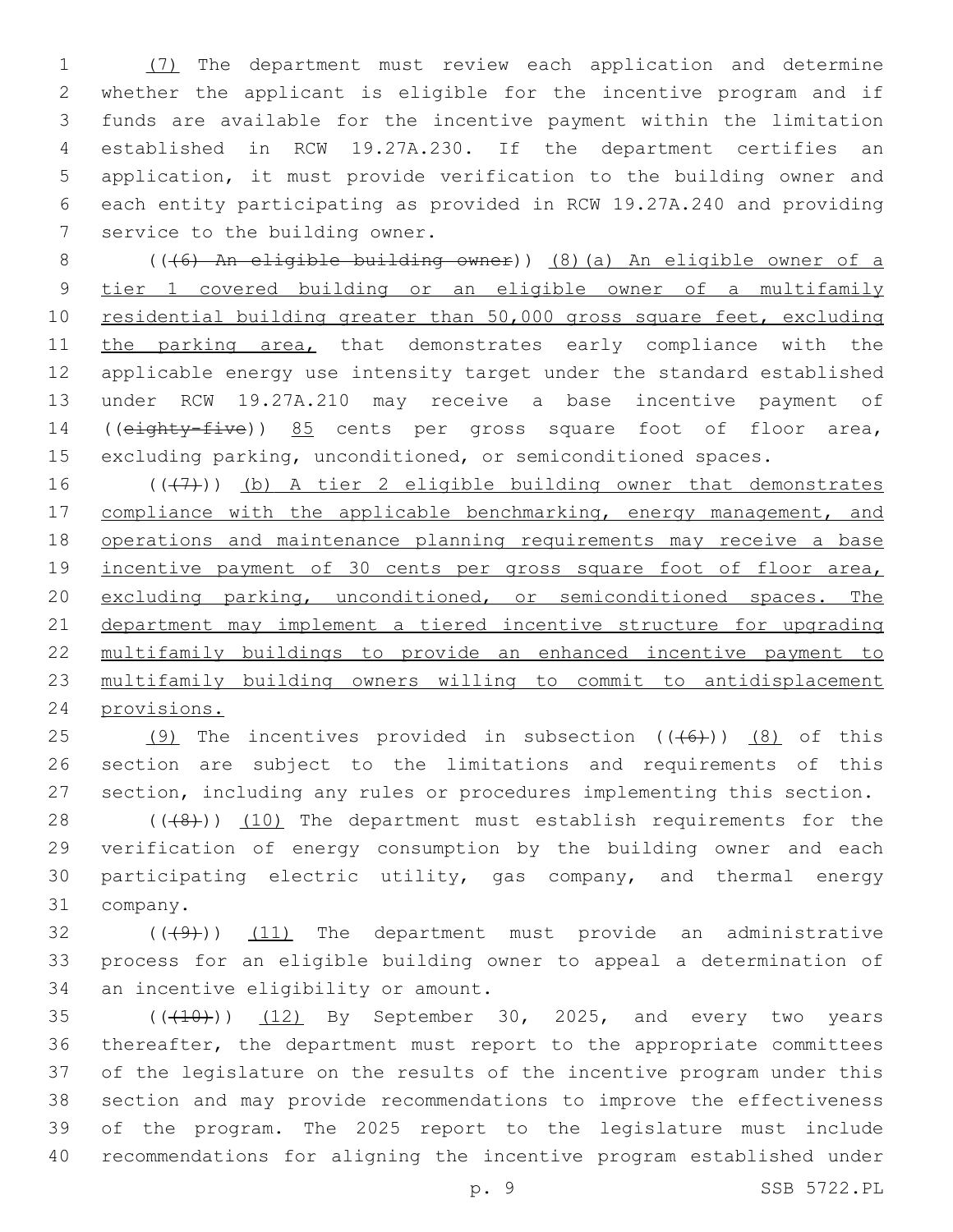this section consistent with a goal of reducing greenhouse gas emissions from substitutes, as defined in RCW 70A.60.010.

3 (( $(11)$ )) (13) The department may adopt rules to implement this section.4

 **Sec. 5.** RCW 19.27A.230 and 2019 c 285 s 5 are each amended to read as follows:6

 $(1)$  The department may not issue a certification for  $((a + b))$  a tier 1 incentive application under RCW 19.27A.220(8)(a) if doing so is likely to result in total incentive payments under RCW 19.27A.220(8)(a) in excess of ((seventy-five million dollars)) 11 \$75,000,000.

 (2) The department may not issue certification for a tier 2 incentive application under RCW 19.27A.220(8)(b) if doing so is likely to result in total incentive payments under RCW 19.27A.220(8)(b) in excess of \$150,000,000.

 **Sec. 6.** RCW 19.27A.240 and 2019 c 285 s 6 are each amended to 17 read as follows:

 (1)(a) Each qualifying utility must administer incentive payments for the state energy performance standard early adoption incentive program established in RCW 19.27A.220 on behalf of its customers who 21 are eligible building owners of covered commercial buildings  $((\theta \hat{r}))_L$  multifamily residential buildings, or other tier 2 covered buildings consistent with the requirements of this section. Any thermal energy company, electric utility, or gas company not otherwise required to administer incentive payments may voluntarily participate by providing notice to the department in a form and manner prescribed by 27 the department.

 (b) Nothing in this subsection (1) requires a qualifying utility to administer incentive payments for the state energy performance standard early adoption incentive program established in RCW 19.27A.220 for which the qualifying utility is not allowed a credit against taxes due under this chapter, as described in RCW 82.16.185.

 (2) An entity that administers the payments for the incentive program under this section must administer the program in a manner that is consistent with the standard established and any rules 36 adopted by the department under RCW 19.27A.210 (( $\text{and}$ )), 19.27A.220, 37 and section 3 of this act.